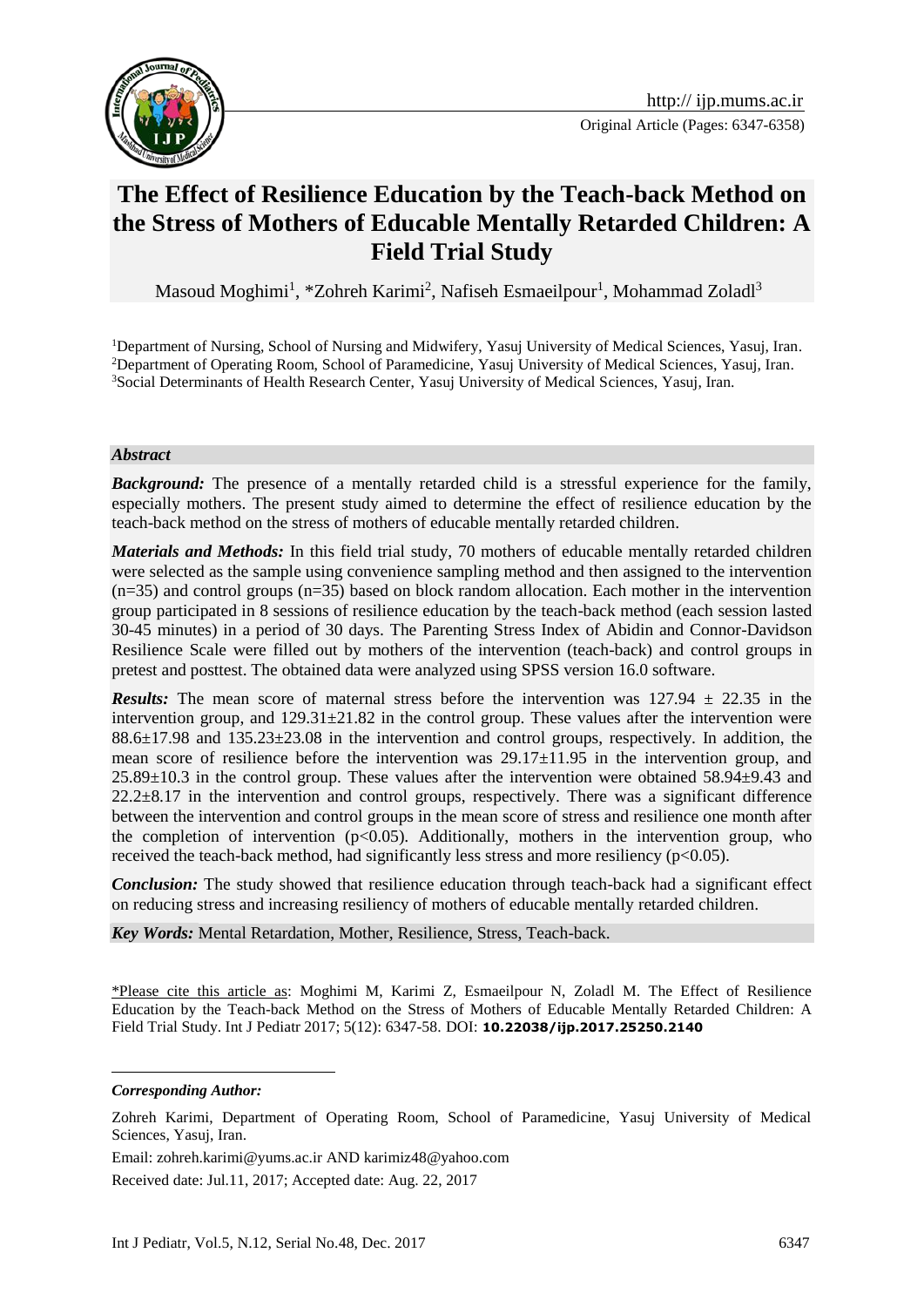# **1- INTRODUCTION**

 Despite all the advances in today's world, mental retardation is a lifelong condition and one of the most complex problems in children, which begins with significant constraints on both intellectual function and adaptive behavior (1). The statistics show that about 1-3% of the world's population is mentally retarded (2), and the prevalence of mental retardation was 4.2% in people referred to the Genetic Counseling Center of Southern Iran (3). The presence of a mentally retarded child is a stressful experience for the family, especially parents (4), and negatively affects their mental health (5). Parents, especially mothers, of these children are susceptible to psychological disorders such as anxiety, depression, and stress (6), and other devastating social, financial, and emotional problems (7). Stress in mothers who have a mentally retarded child is associated with parental violence, defective treatment of the child, and lack of participation in the motherchild relationship. As a result, maternal stress increases the odds of adaptive and behavioral problems in children and prevents the actualization of potentials in mentally retarded children (8).

One of the strategies to improve mental health in individuals is the resilience education. Resilience causes adaptation and positive reaction in difficult and stressful situations (9), increased positive emotions, self-confidence, selfmanagement, and reduced negative emotions, stress, and depression (10). Studies have also shown that resilience, through the development of a psychological admission, reduces occupational stress and increases mental health of employees and teachers who are interacting with mentally retarded individuals (11). Client education is one of the most effective roles of nurses which can lower the health care costs (12). In addition, relying on the unique power and

acknowledging the skill of families in taking care of their own child, nurses can support the clients in the process of care and decision-making (13). The teach-back is a communication repeated method in which the instructor asks the client to express the information they have learned in their own words (14). Healthcare organizations have approved this method as an effective way to ensure the understanding and maintenance of health information (15). In other words, the teach-back is a comprehensive, interdisciplinary, and evidence-based method which measures the learner's understanding by asking questions (16). In fact, it is an interactive educational strategy and a well-proven way to ensure patient understanding, aiming at providing effective learning to suit the level of patient literacy. The learner may be a patient, one of their family members or another supporter (17). This educational method is a safe, patient-oriented technique which improves health care (18). It is also an easy and inexpensive way of education (19).

Although some studies have investigated the effect of interventions on the reduction of stress in parents with mentally retarded children, there is still an evident research gap in this regard. Moreover, the majority of studies on the resilience of such families have been of descriptive type and few interventional studies have been conducted on this subject. Since mothers are more likely to be involved with the problems of children in a family and they are more responsible for the care and maintenance of their children and also given the novelty of resilience in the field of health promotion and the teach-back method in the area of client education, the present study aimed to determine the effect of resilience education by the teach-back method on the stress of mothers of educable mentally retarded children.

#### **2- MATERIALS AND METHODS**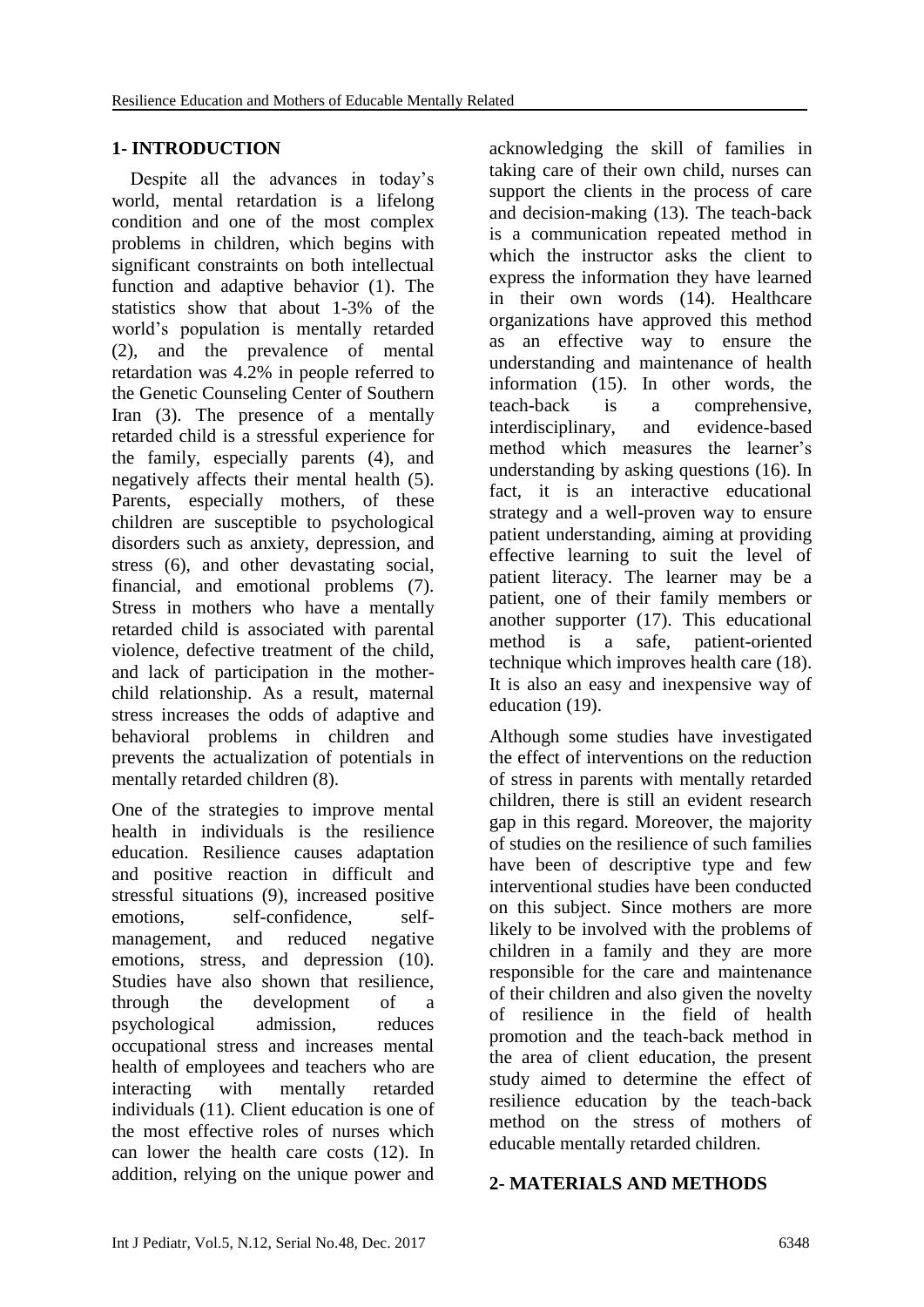#### **2-1. Study design and population**

 The research was a field trial study which was carried out in exceptional schools of Yasuj, Kohgiluyeh and Boyer-Ahmad province, Iran, in 2016.

# **2-2. Methods**

At first, 250 mothers whose educable mentally retarded children (6-11 years old) were studying in exceptional schools, filled out the relevant questionnaires. Finally, after scoring the questionnaires, 70 mother that had a parental stress score of  $> 90$  and a resilience score of  $< 50$  at the same time were selected as the sample using the non-probability and convenience sampling methods. Then, the participants were assigned to the intervention and control groups based on block randomization.

According to the previous study of Hatefi Moadab et al. (20) and considering a type-1 error, test power, and attrition rate of 5%, 80%, and 15%, respectively, 35 mothers were assigned to each of the intervention and control groups. The required data in the intervention group were collected in two stages: before the intervention and one month after the end of the intervention. Participants of the control group received no intervention. The teach-back method intervention was developed for at least 8 sessions, and then the faculty members of the research team were asked to approve the content and materials of the intervention.

The content of sessions included familiarity with the concept of resilience, characteristics of resilient individuals, internal and external supportive factors, and familiarity with different ways of creating resilience. The teach-back method consists of 5 stages including pretest, targeting, education process, evaluation, and decision-making about the repetition of above stages based on the learner's learning level and the educational objectives. The pretest was implemented with regard to the objectives set for each session. For example, one of the goals set for the first session of education was that the client defines stress and expresses its symptoms. In line with the objectives set for the second stage, if in the pretest the client was asked "How do you notice the stress symptoms in your body?" and the client did not refer to symptoms of stress in their statements, the second stage of the teach-back was implemented. In the targeting stage, some behavioral objectives in cognitive and psychomotor domains were set for each client in each session. For instance, the client was expected to recognize at least three of the most important symptoms of stress. In the third stage, the education process was executed with regard the following points: clear and understandable conveyance of concepts and content, emphasis on the key points and repeating them at the end, and the use of short sentences. In the evaluation of the teach-back method after the education, feedback was received from the client using the same redesigned questions.

If the client's answers reflected a failure in achieving the objective set for them, the second stage of the teach-back was executed. The next stage was decisionmaking about the repetition of above stages based on the learner's learning level and the educational objectives. In this stage, some steps of the education process were repeated with regard to what the client had not expressed or presented. The whole process was repeated in each session. This process was flexible about the educational needs of mothers and presented to participants in a face-to-face manner and with the help of educational tools such as flip chart, photo novels, and whiteboard for 30-60 minutes (21, 22) (**Table.1**).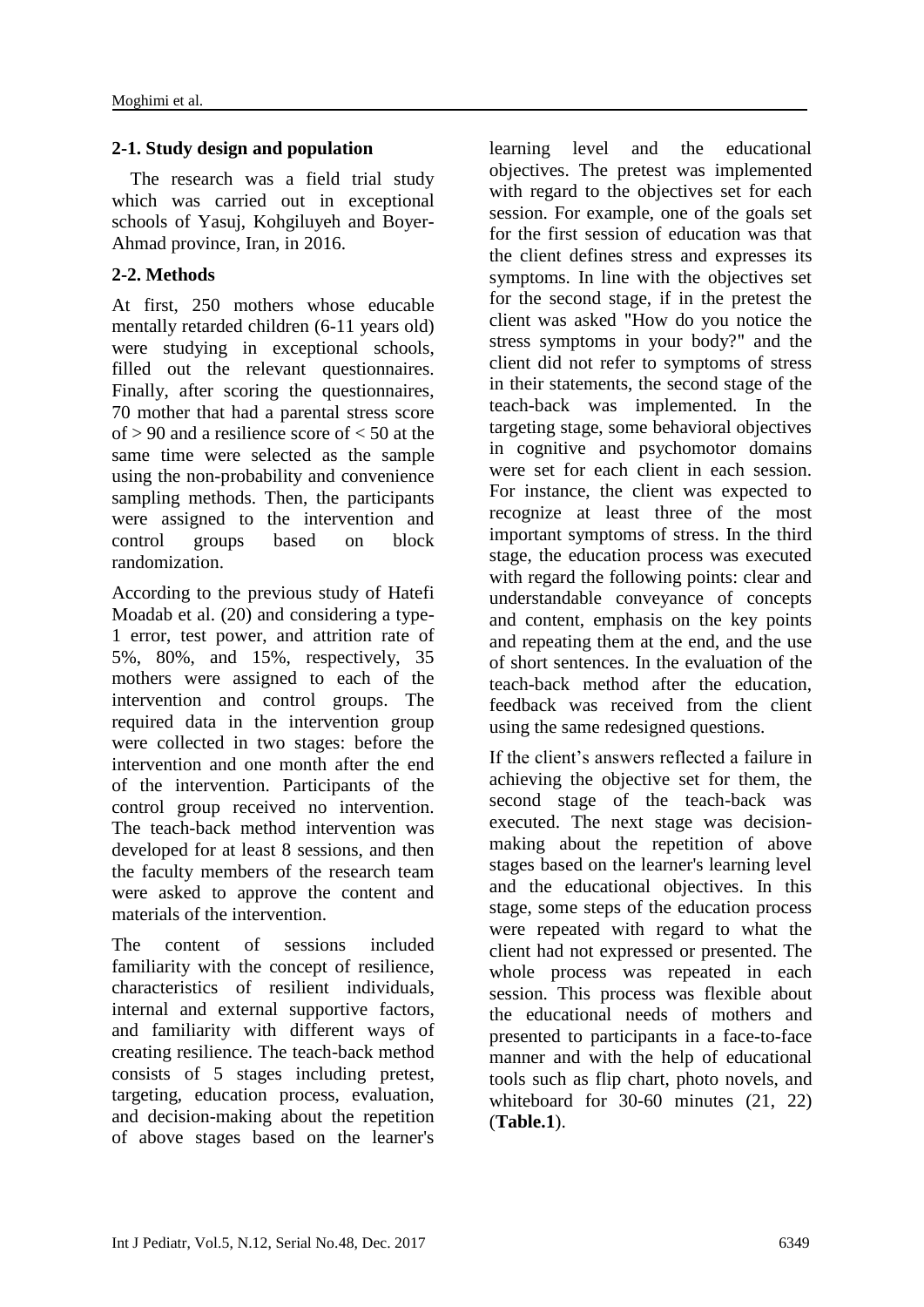| Session | Topics                                                                                                                                                                                                                     | Duration<br>(minute) | Teacher        |
|---------|----------------------------------------------------------------------------------------------------------------------------------------------------------------------------------------------------------------------------|----------------------|----------------|
| First   | Providing guidelines for participating members and explaining<br>the study method;<br>1. Introduction of the researcher,<br>2- Introduction of participants.                                                               | $30 - 45$            | The researcher |
| Second  | Definition of stress, resiliency;<br>Introducing the characteristics of resilient people:<br>1. Happiness, 2. Wisdom and insight, 3. Humor, 4. Empathy, 5.<br>Rational adequacy, 6. Purposefulness in life, 7. Grittiness. | $45 - 60$            | The researcher |
| Third   | Understanding internal support factors:<br>The concept of optimism,<br>Self-esteem,<br>Source of Control.                                                                                                                  | $30 - 45$            | The researcher |
| Fourth  | Understanding external support factors:<br>Social support system,<br>Individual responsibility and acceptance of meaningful roles.                                                                                         | $30 - 45$            | The researcher |
| Fifth   | Understanding the ways of resilience creation:<br>Establishing and maintaining communications,<br>Framing stress,<br>Accepting change.                                                                                     | $45-60$              | The researcher |
| Sixth   | Understanding the ways of resilience creation:<br>Purposefulness and hope for the future,<br>Acting.                                                                                                                       | $30 - 45$            | The researcher |
| Seventh | Understanding the ways of resilience creation:<br>Self-awareness,<br>Building self-confidence.                                                                                                                             | $30 - 45$            | The researcher |
| Eighth  | Understanding the ways of resilience creation:<br>Self-care.                                                                                                                                                               | $30 - 45$            | The researcher |

**Table-1**: Resilience education sessions by the teach-back method on the stress of mothers of educable mentally retarded children

# **2-3. Criteria**

The inclusion criteria were mother's full consciousness, mother's ability to communicate and answer questions, nonaffliction of the child with several disabilities, non-affliction of the family members to mental or physical illnesses, willingness to participate in the study, nonuse of psychiatric drugs over the past 4 months, a parenting stress score of greater than 90 (23), and a resilience score of smaller than 50 (24). In addition, the exclusion criteria included encounter of the mother or the family with a new crisis during the study, absence in two sessions of education, and death or migration of the participant.

#### **2-4. Measurement tools: validity and reliability**

The required data were collected through a demographics questionnaire, Connor-Davidson Resilience Scale, and Parenting Stress Index (Short form) of Abidin. The demographics questionnaire consisted of two parts of maternal demographic characteristics (educational status, age, job, and place of residence), and the disease information (mother's history of mental illness, history of admission to the psychiatric ward, and history of taking psychotropic drugs or consuming alcohol by the mother). Connor-Davidson Resilience Scale includes 25 items which are scored based on a 5-point Likert scale (from completely false to completely true). The cut-off point for this questionnaire is 50. This means that a score of over 50 represents resilient people and the scores below 50 indicate individuals with a lower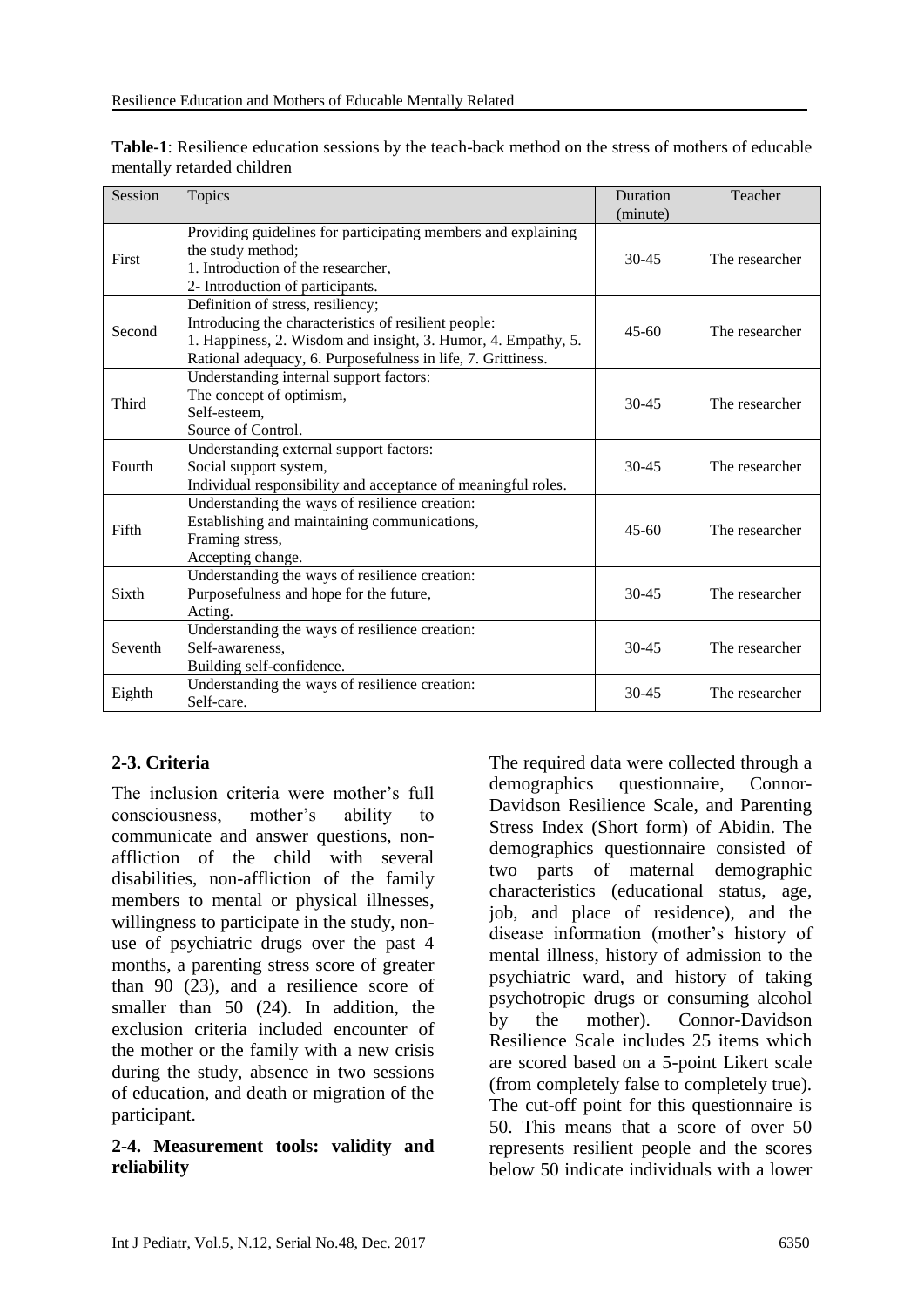level of resilience (24, 25). Cronbach's alpha coefficient of this scale has been reported by Connor and Davidson to be 0.89 (24). In addition, in this study the reliability coefficient obtained from the test-retest was 0.75. In Iran, the validity and reliability of Connor-Davidson Resilience Scale have been confirmed by Hagh Ranjbar et al., that Cronbach's alpha coefficient of this scale has been reported by them to be 0.84 (25). Parenting Stress Index- Short form consists of 36 items with same statements of the original form. In addition to three areas of parental stress, this questionnaire measures the overall stress (23). This index includes three subscales of parental distress, parent-child dysfunctional interaction, and difficult child. In this study the reliability coefficient obtained in a 4-week interval was 0.77.

# **2-5. Data analysis**

Data were analyzed using SPSS version 21.0 software through descriptive statistics and inferential tests with 95% confidence level (95%CI). In order to select the appropriate test for verifying the validity of the research hypotheses, normal distribution of the study hypothesis variables was investigated through the Kolmogorov-Smirnov test. In addition, to ensure the consistency of the groups at baseline, the intervention and control groups were compared before the intervention in terms of frequency distribution of qualitative variables using chi-square and Fisher test, in terms of the mean of underlying quantitative variables and dependent variables with normal distribution using independent t-test, and in terms of median and mean of the quantitative background variables rank and independent variables with normal distribution using the Mann-Whitney test. The intragroup comparison of dependent variables before and after the intervention was performed through the paired t-test in case of normal distribution or the Wilcoxon test in case of non-normal distribution.

#### **2-6. Ethical considerations**

A written consent form was obtained from all participants, and they were assured that they will have the right to quit the study at any stage and their information will be kept confidential. At the end of the research, participants of the control group were provided with a booklet containing all educational content and materials.

#### **3- RESULTS**

 In this research, aimed at determining the effect of resilience education through teach-back on the stress of mothers of educable mentally retarded children, 70 mothers with simultaneous parental stress score of  $> 90$  and resilience score of  $< 50$ , and with other inclusion criteria were participated in the study. The age range of the educable mentally retarded children was 6-11 years and the mean age of their mothers was 32.2±4 years.

The mothers consisted of 67 (95.7%) housewives and 3 (4.3%) employees. In terms of education, 25 (35.7%) had a primary and secondary education, 26 (37.1%) high school, and 19 (27.2%) diploma and bachelor. The scores of Connor-Davidson Resilience Scale and Parental Stress Scale were 40.6±20.5 and 111.9±31.2, respectively, at baseline. The participants were assigned to the intervention (teach-back) and control groups using a random block assignment with an equal number of 35 people in each group. The appropriate statistical test in this study was selected using the Kolmogorov-Smirnov test, according to the results of which, the groups were compared in terms of quantitative variables with normal distribution  $(p>0.05)$ and without normal distribution  $(p<0.05)$ with the independent t-test and the nonparametric Mann-Whitney test, respectively. In this study, independent t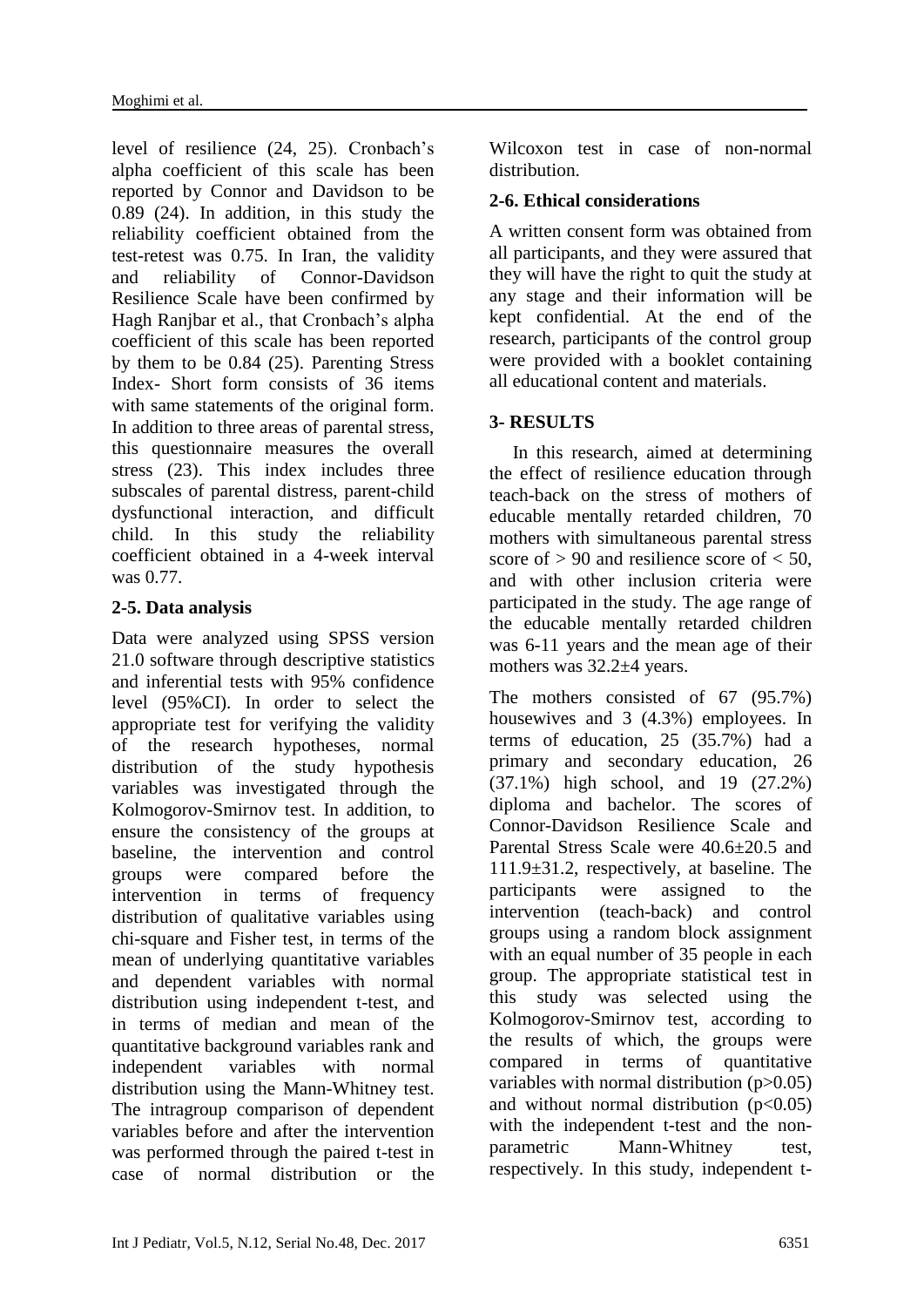test, Chi-square, and Fisher's exact test were used in order to ensure the consistency of intervention (teach-back) and control groups at baseline to compare the demographic characteristics of age, education, and job. As shown in **Table.2**, the results of these tests confirmed the consistency of the participants in terms of age, education, and job  $(p>0.05)$ . Resilience education through teach-back was the independent variable of this study, and as shown in **Figure.1**, the level of resilience of the participants in both groups (teach-back and control) was almost the same at baseline. Accordingly, since the results of the Mann-Whitney test did not confirm a significant difference in the level of resilience between the two groups at baseline (p>0.05) (mean ranks of the intervention group and the controls were 38.17 and 32.89, respectively; p=0.28), therefore, one can acknowledge that the participants were consistent in terms of the resilience level at baseline.

Despite the similar levels of resilience in the participants of both intervention and control groups at baseline, **Figure.1** shows that one month after the completion of resilience education through teach-back, the level of resilience increased with a steep slope in the intervention group, while it had a downward trend in the control group which received no intervention. Independent t-test also showed that one month after the completion of intervention, the level of resilience in the intervention group  $(58.9\pm9.4)$  was significantly more than the control group  $(22.2\pm8.2)$ (p<0.001); this confirms the validity of resilience education through teach-back as an independent variable in the present study. The level of stress was the dependent variable in this research which was almost the same in the participants of both groups of intervention (teach-back) and control (**Figure.2**). Accordingly, since the results of the Mann-Whitney test did not confirm a significant difference in the level of stress between the two groups at baseline (p>0.05) (mean ranks of the intervention group and the controls were 34.84 and 36.16, respectively; p=0.79), therefore, one can acknowledge that the participants were consistent in terms of the stress level at baseline. Despite the similar levels of stress in the participants of both intervention and control groups at baseline, **Figure.2** shows that one month after the completion of resilience education through teach-back, the level of stress decreased with a steep slope in the intervention group, while it had an upward trend in the control group which received no intervention. Independent t-test also showed that one month after the completion of intervention, the level of stress in the intervention group  $(88.6\pm18)$ was significantly more than the control group  $(135.2 \pm 23.1)$  (p<0.001).

According to the above-mentioned items, and based on normal distribution of the dependent variable stress in both groups at both assessments times, and given their p>0.05 in the Kolmogorov-Smirnov test (p<0.05), the intragroup comparison of stress level in both groups was performed using paired t-test to determine the effect of resilience education on the stress level of mothers of educable mentally retarded children, the results of which are presented in **Table.3**. According to the results of Table.3, the stress of mothers of educable mentally retarded children in the intervention group (teach-back) was significantly reduced  $(39.3 \pm 7.7)$  in the post-test (one month after the completion of the research intervention) compared to the pretest (at baseline)  $(p<0.05)$ ; whereas the stress of mothers of educable mentally retarded children in the control group was significantly increased  $(5.9\pm6.9)$  in the post-test (one month after the completion of the research intervention) compared to the pretest (at baseline) ( $p<0.05$ ).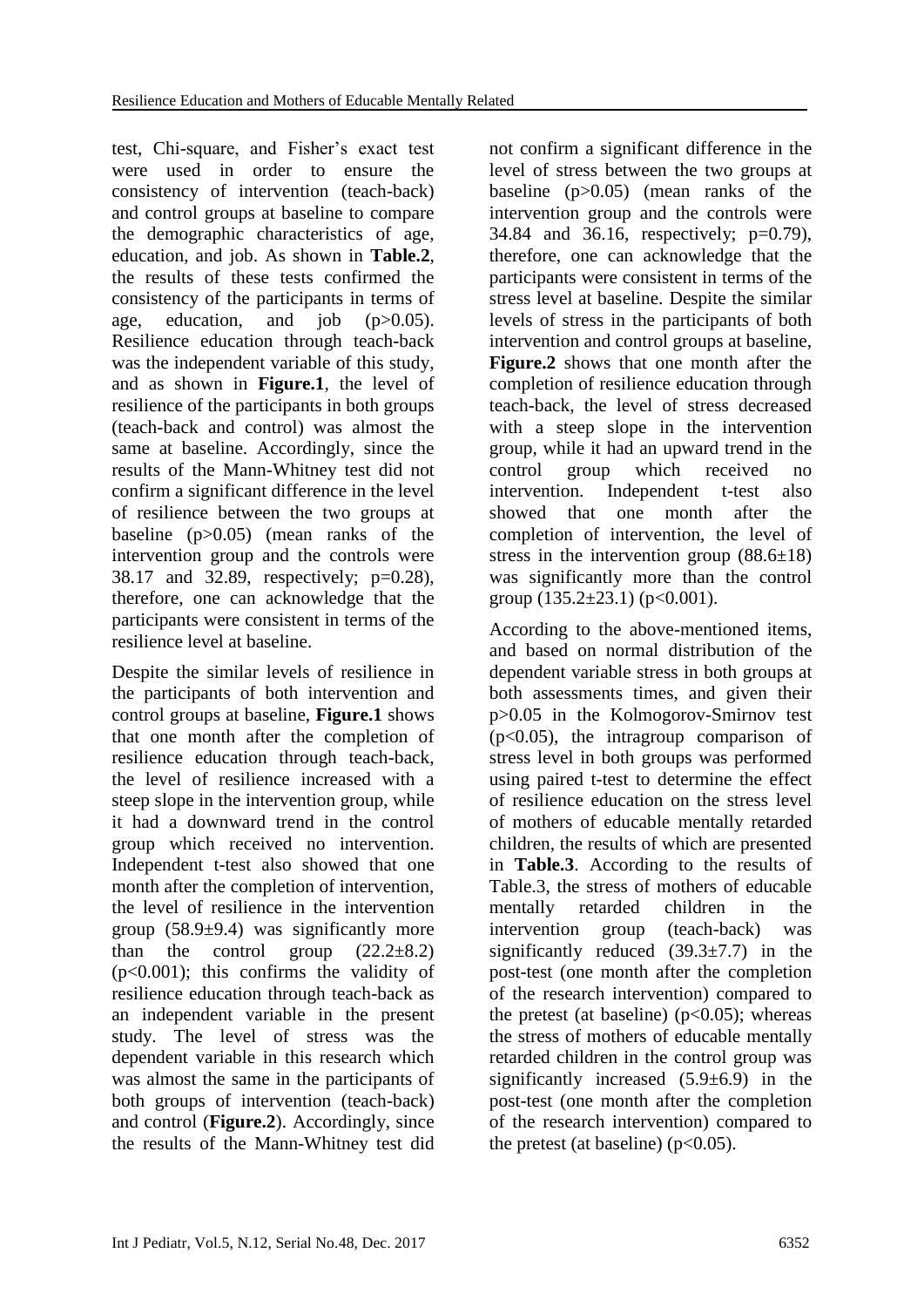|                           |                                    | Group                        |                              |          |  |
|---------------------------|------------------------------------|------------------------------|------------------------------|----------|--|
| Variables                 |                                    | Intervention<br>(Teach back) | Control<br>(No Intervention) | P-value  |  |
| Age, year (Mean $\pm$ SD) |                                    | $32.4 \pm 3.8$               | $34.1 \pm 4$                 | $0.07*$  |  |
| <b>Education Status</b>   | Primary and secondary<br>education | 12(34.3)                     | 13(37.1)                     | $0.96**$ |  |
| Number (Percent)          | High School                        | 13(37.1)                     | 13(37.1)                     |          |  |
|                           | Diploma and bachelor               | 10(28.6)                     | 9(25.8)                      |          |  |
| Status of maternal job    | Housewife                          | 34(97.1)                     | 33(94.3)                     |          |  |
| Number (Percent)          | Employer                           | 1(2.9)                       | 2(5.7)                       | $0.6***$ |  |

**Table-2**: The comparison of demographic characteristic of mothers of educable mentally retarded children at the beginning of study

SD: Standard deviation; \*T-Test; \*\* Chi-Square Test;\*\*\* Fisher's Exact Test.



**Fig.1**: The change of mean score of resilience in intervention and control group between pre-test and post-test.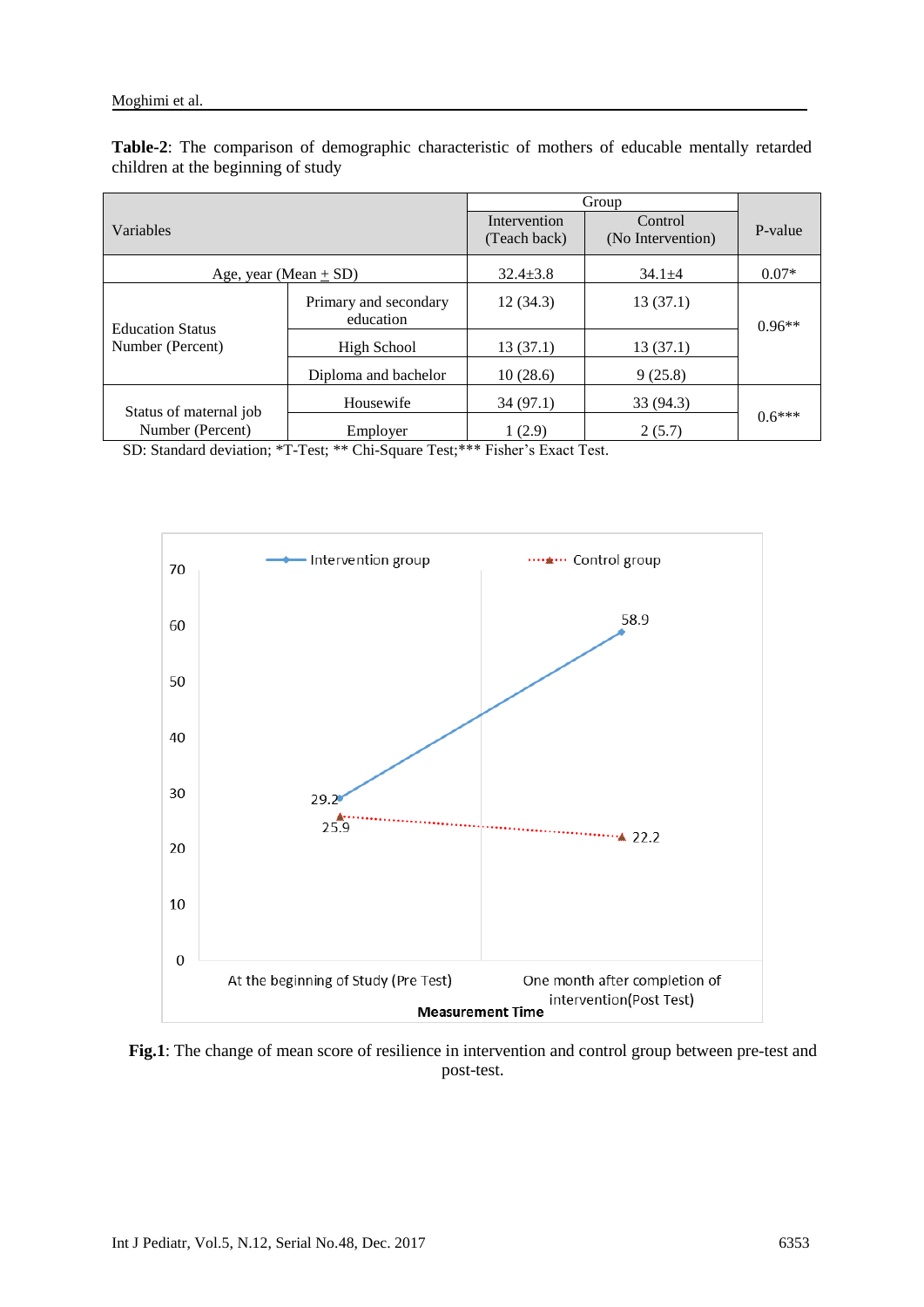

**Fig.2**: The change of mean score of stress in intervention and control group between pre-test and post-test.

| Table-3: Within group comparison of stress score of mothers of educable mentally retarded children |  |  |  |  |
|----------------------------------------------------------------------------------------------------|--|--|--|--|
| in intervention and control groups                                                                 |  |  |  |  |

|                                                                         |                                                                                             | Study groups  |                                    |                              |
|-------------------------------------------------------------------------|---------------------------------------------------------------------------------------------|---------------|------------------------------------|------------------------------|
| Statistic indices of Variable                                           |                                                                                             |               | Intervention<br>(Teach back)       | Control<br>(No Intervention) |
| $Mean + SD$ of Pre Parental Stress Score<br>(At the beginning of Study) |                                                                                             |               | $127.9 + 22.4$<br>$129.3 \pm 21.8$ |                              |
|                                                                         | Mean $\pm$ SD of Post Parental Stress Score<br>(one month after completion of intervention) | $88.6 \pm 18$ | $135.2 + 23.1$                     |                              |
|                                                                         | $Mean + SD$                                                                                 |               | $-39.3 + 7.7$                      | $5.9+6.9$                    |
| Paired Differences                                                      | 95% Confidence<br>Interval of the<br><b>Difference</b>                                      | Lower         | $-42$                              | 3.5                          |
|                                                                         |                                                                                             | Upper         | $-36.7$                            | 8.3                          |
| $P-value*$                                                              |                                                                                             |               | 0.0001                             | 0.0001                       |

\*Paired T-Test; SD: Standard deviation.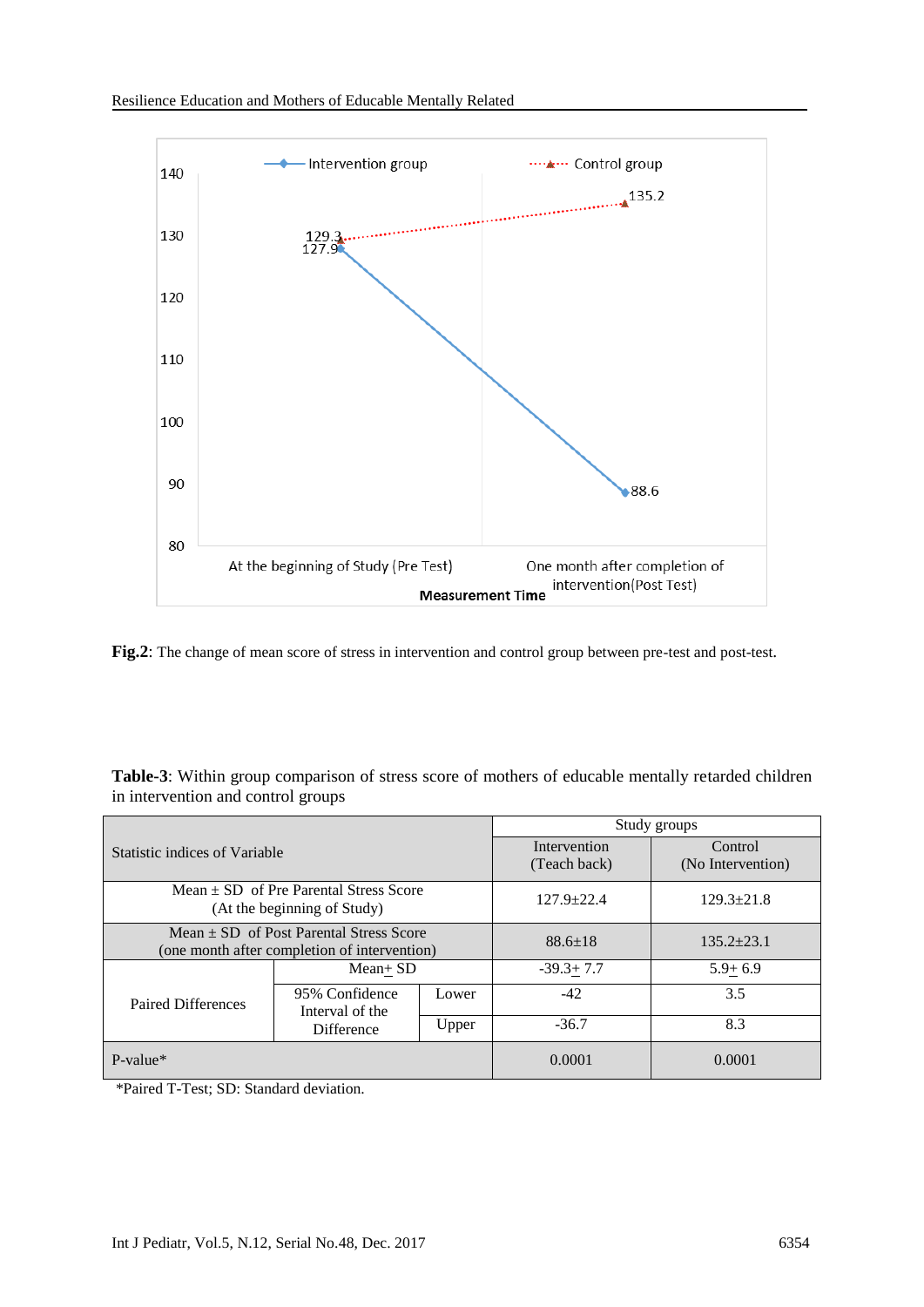#### **4- DISCUSSION**

 The results showed that the teach-back method has managed to increase the resilience and reduce the stress of mothers of educable mentally retarded children. The level of maternal stress in the posttest in the intervention group was significantly lower than the control group. Therefore, it can be concluded that the teach-back method has reduced the maternal stress in the intervention group. According to Abedin and Molaei, group therapy can reduce stress in mothers of mild mentally retarded children (8). Tavakolizadeh et al. concluded that rational-emotional education can affect the mental health of mothers of mentally retarded children and recommended it as a strategy to reduce stress (7). Valizadeh showed that training the coping skills can be an effective way to reduce stress in mothers of mentally retarded children (26).

Consistent with the results of this study, Hatefi Moadab et al. showed that the teach-back method is a nonpharmacological and effective intervention for reducing the anxiety of women under cesarean section (20). The findings of Mahmoudirad et al. showed that the teachback method significantly increased the mean score of leg care in patients with type 2 diabetes (27). The results of Ahmadidarrehsima et al. also indicated that self-management education by the teach-back method increases happiness in patients with breast cancer (28). However, Mahramus et al. reported that majority of nurses have the competence to use the teach-back in client education (29).

Maternal resilience in the intervention group showed an increase one month after the intervention, while it decreased in the control group. This is consistent with the findings of Hosseini Qomi and Salimi Bejestani who reported the positive effect of resilience education on reduced stress of mothers of children with cancer (22). White et al. also concluded that resilience, as a positive psychological movement, determines one's tolerance and resistance in the face of depression and anxiety (30). Carlton et al. and Hiemdal et al. stated that educational interventions that aim to foster resilience and increase positive adaptation to adverse conditions can effectively reduce the odds of relapse or deterioration of psychosocial problems (31, 32). Prince-Embury studied the effect of education on resilience skills in various situations and concluded that increased resilience is effective in the mental health promotion (33). According to Arce et al., resilient people mostly return to the normal status by creating positive emotions after a strenuous confrontation.

Without any decline in their mental health and affliction with diseases, resilient people deal with stressful situations. In addition, it seems that they sometimes make progress and succeed despite their harsh experiences (34). However, the results of Skehill showed that participation in educational programs has no effect on the increased resilience and well-being or reduced psychological discomforts in adolescents (35). This is inconsistence with the findings of the present study which can be attributed to different samples of these studies (mothers and adolescents).

# **4-1. Limitations of the study**

The possibility of contact and information exchange among the participants in intervention and control groups was a problem that the researchers might encounter. In order to reduce the exchange of information among mothers, the two groups were contacted individually in separate days. Media was also considered as another source of communication among the participants.

#### **5- CONCLUSION**

 The present study showed that resilience education through teach-back can reduce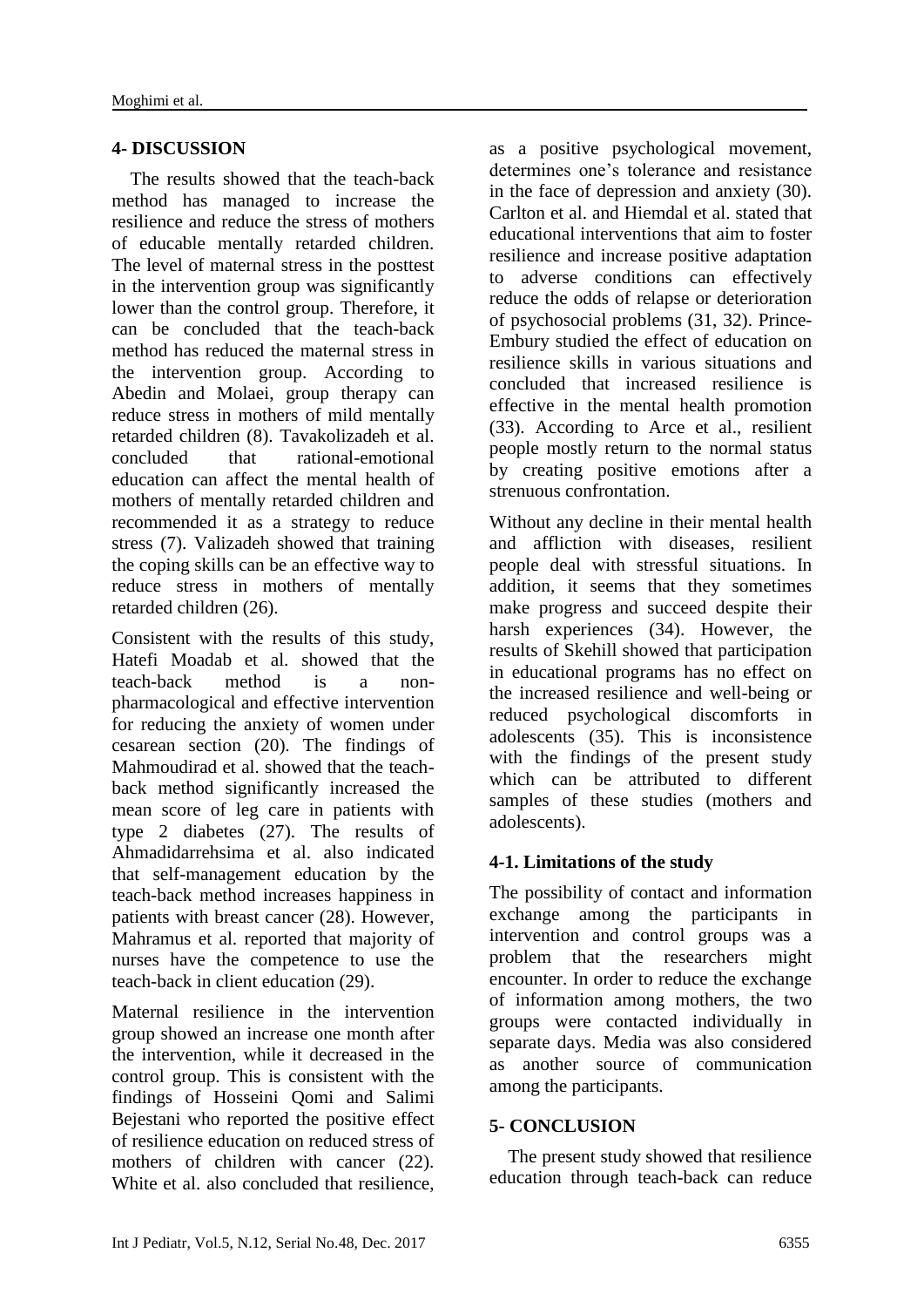stress and increase resilience in mothers of mentally retarded children. In justifying this, it can be said that resilience education makes people to cope with stressful events with optimism, self-expression, and selfesteem. Optimistic attitudes make information processing more effective; individuals learn strategies and skills to deal with unpleasant events of life, and look at the problems as an opportunity to learn and growth. On the other hand, teach-back is a novel, low cost, simple, and uncomplicated educational method which can be used to educate the clients.

#### **6- AUTHORS CONTRIBUTIONS**

- MM, ZK, NE and MZ participated in the study design.
- NE participated in data acquisition.
- NE drafted the manuscript modified by MM, ZK and MZ. All authors read and approved the final manuscript.

# **7- CONFLICT OF INTEREST**

The authors declare that they have no competing interests.

# **8- ACKNOWLEDGEMENTS**

The present paper was extracted from a master's thesis in Nursing approved by Research Committee of Yasuj University of Medical Sciences. This project was also approved by Ethics Committee of Yasuj University of Medical Sciences (IR.YUMS.REC.1395.84) and registered on the website of Iranian Registry of Clinical Trials (IRCT.2016083129621N1). The authors would like to thank the research and technology deputy of this university for their financial supports and the clients who helped us in this research.

#### **9- REFERENCES**

1. Soltani S, Khosravi B, Salehiniya H. Prevalence of intellectual disability in iran: toward a new conceptual framework in data collection. J Res Med Sci 2015; 20(7): 714- 715.

2. Ropers F, Derivery E, Hu H, Garshasbi M, Karbasiyan M, Herold M. Identification of a novel candidate gene for non-syndromic autosomal recessive intellectual disability: the wash complex member swip. Hum Mol Genet 2011; 20(13): 2585–2590.

3. Nikuei P, Mohtarami M, Azad M, Mohseni F, Hajizadeh F. Mental retardation due to down syndrome and other Causes in referrals to genetic counseling center in south of iran. Molecular medicine journal 2016. 2(1): 14-17.

4. Barlow JH, Powell LA, Gilchrist M, Fotiadou M. The effectiveness of the training and support program for parents of children with disabilities: a randomized controlled trial. J Psychosom Res 2007; 64(1): 55-62.

5. Montes G, Halterman JS. Psychological functioning and coping among mothers of children with autism: a population-based study. Pediatrics 2007; 119(5): 1040-1046.

6. Allik H, Larsson JO, Smedje H. Healthrelated quality of life in parents of school-age children with asperger syndrome or high functioning autism. Health Qual Life Outcomes 2006; 4: 1-8.

7. Tavakolizadeh J, Dashti S, Panahi M. The effect of rational-emotional training on mothers' mental health condition of children with mental retardation. Procedia Soc Behav Sci 2012: 69: 649-58.

8. Abedin A. Molaie A. The effectiveness of group movie therapy on prentral stress reduction in mothers of children with mild mental retardation in tehran. Procedia Soc Behav Sci 2010; 5 :988-993.

9. Bitsika V, Sharpley CF, Peters K. How is resilience associated with anxiety and depression? analysis of factor score interactions with in a homogeneous sample. German Journal of Psychiatry 2010; 13(1): 9- 16.

10. Nerbass FB, Feltrim MI, Souza SA, Ykeda DS, Lorenzi-Filho G. Effects of massage therapy on sleep quality after coronary artery bypass graft surgery. Clinics 2010; 65(11): 1105-1110.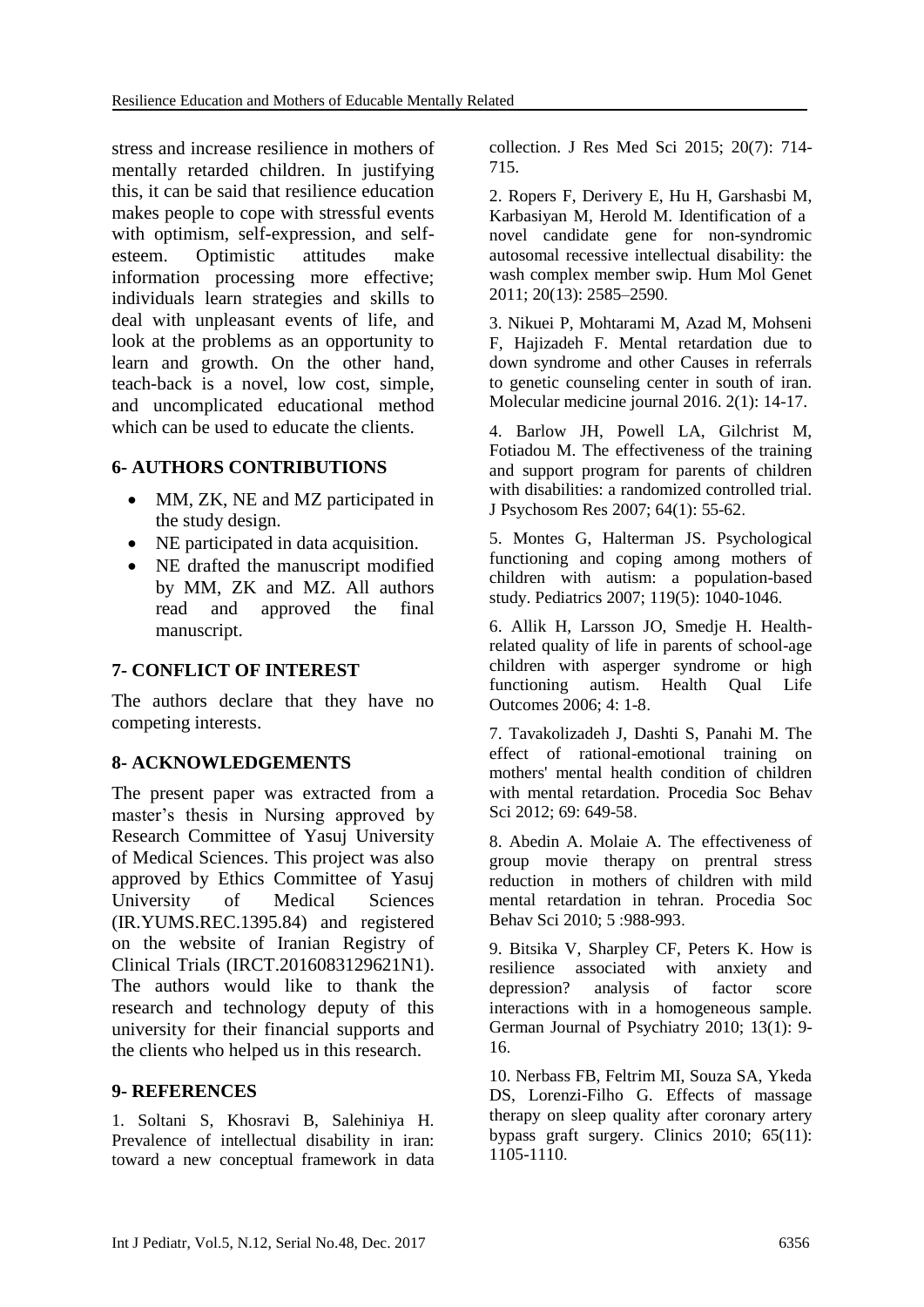11. Noone SJ, Hastings RP. Building psychological resilience in support staff caring for people with intellectual disabilities: Pilot evaluation of an acceptance-based intervention .J Intellect Disabil 2009; 13(1): 43-51 .

12. Brown JP, Clark AM, Dalal H, Welch K, Taylor RS. Patient education in the management of coronary heart disease. Cochrane Database Syst Rev 2011 Dec 7;(12):CD008895. doi: 10.1002/14651858.CD008895.pub2.

13. Hockenberry MJ, Wilson D. Wong's nursing care of infants and children. 9th ed. St. louis. Meissouri: Mosby Elsevier; 2011.

14. Badaczewski A, Bauman LJ, Blank AE, Dreyer B, Abrams MA, Stein RE, et al. Relationship between teach-back and patientcentered communication in primary care pediatric encounters. Patient Educ Couns 2017; 100(7): 1345-1352.

15. Burkhart J. Training nurses to be teachers. J Contin Educ Nurs 2008; 39(11): 503-510 .

16. Kornburger C, Gibson C, Sadowski S, Maletta K, Klingbeil C. Using teach-back to promote a safe transition from hospital to home: an evidence-based approach to improving the discharge process. Journal of Pediatric Nursing 2013; 28(3): 282-291.

17. Tamura-Lis W. Teach-back for quality education and patient safety. Urologic Nursing 2013; 33(6): 267-271.

18. Mangold K. Utilization of the simulation environment to practice teach-back with kidney transplant patients. Clin Simul Nurs 2016; 12(12): 532-538.

19. Negarandeh R, Mahmoodi H, Noktehdan H, Heshmat R, Shakibazadeh E. Teach back and pictorial image educational strategies on knowledge about diabetes and medication/dietary adherence among low health literate patients with type 2 diabetes. Primary Care Diabetes Journal 2013; 7(2): 111-118.

20. Hatefi Moadab N, Elahi N, Moradbeygi K, Fakhri M, Latifi SM, Elhami S. Effect of teach- back educational method on surgical anxiety in primiparous cesarean section women. J Clin Res Paramed Sci 2015; 4(2): 169-177 .(Persian).

21. Kaveh M, Alizadeh H, Delavar A, Borjali A. Development of a resilience fostering program against stress and its impact on quality of life components in parents of children with mild intellectual disability. Iranian journal of exceptional children 2011; 11(2): 119-40.(persian)

22. Hosseini Qomi T, Salimi Bejestani H. The effects of resilience education on stress mothers of children with cancer in imam khomeini tehran hospital. Health Psychol 2013; 1(4): 98-109.(persian)

23. Abidin RR. Parenting stress index. Odessa, FL: Psychological assessment resources 2012.

24. Connor KM, Davidson JR. Development of a new resilience scale: the conner-davidson resilience scale. Depression and Anxiety 2003; 18(2): 76-82.

25. Hagh Ranjbar F, Kakavand AR, Borjali A, Bermas H. Resiliency and life quality in mothers of children with mental retardation. J Health Psychol 2011; 1(1): 177-187.(Persian).

26. Valizadeh S. The Effectiveness of group coping skills training on reducing stress of mothers with disabled children. Iranian Rehabilitation Journal 2009; 7(2): 9-12.

27. Mahmoudirad GH, Hoseini MS, Madarshahian F. The effect of teach-back education on foot self-care among patients with type ii diabetes mellitus. Mod Care J 2015; 12(1): 1-7.

28. Ahmadidarrehsima S, Rahnama M, Afshari M, Asadi Bidmeshki E. Effectiveness of teachback self-management training program on happiness of breast cancer patients. Asian Pac J Cancer Preve 2016; 17(10): 4555- 4561.

29. Mahramus T, Penoyer DA, Frewin S, Chamberlain L, Sole ML. Assessment of an educational intervention on nurses' knowledge and retention of heart failure self-care principles and the teach Back method. Heart and Lung 2014; 43(3): 204-212.

30. White B, Driver S, Warren AM. Considering resilience in the rehabilitation of people with traumatic disabilities. Rehabil Psychol 2008; 53(1): 9-17.